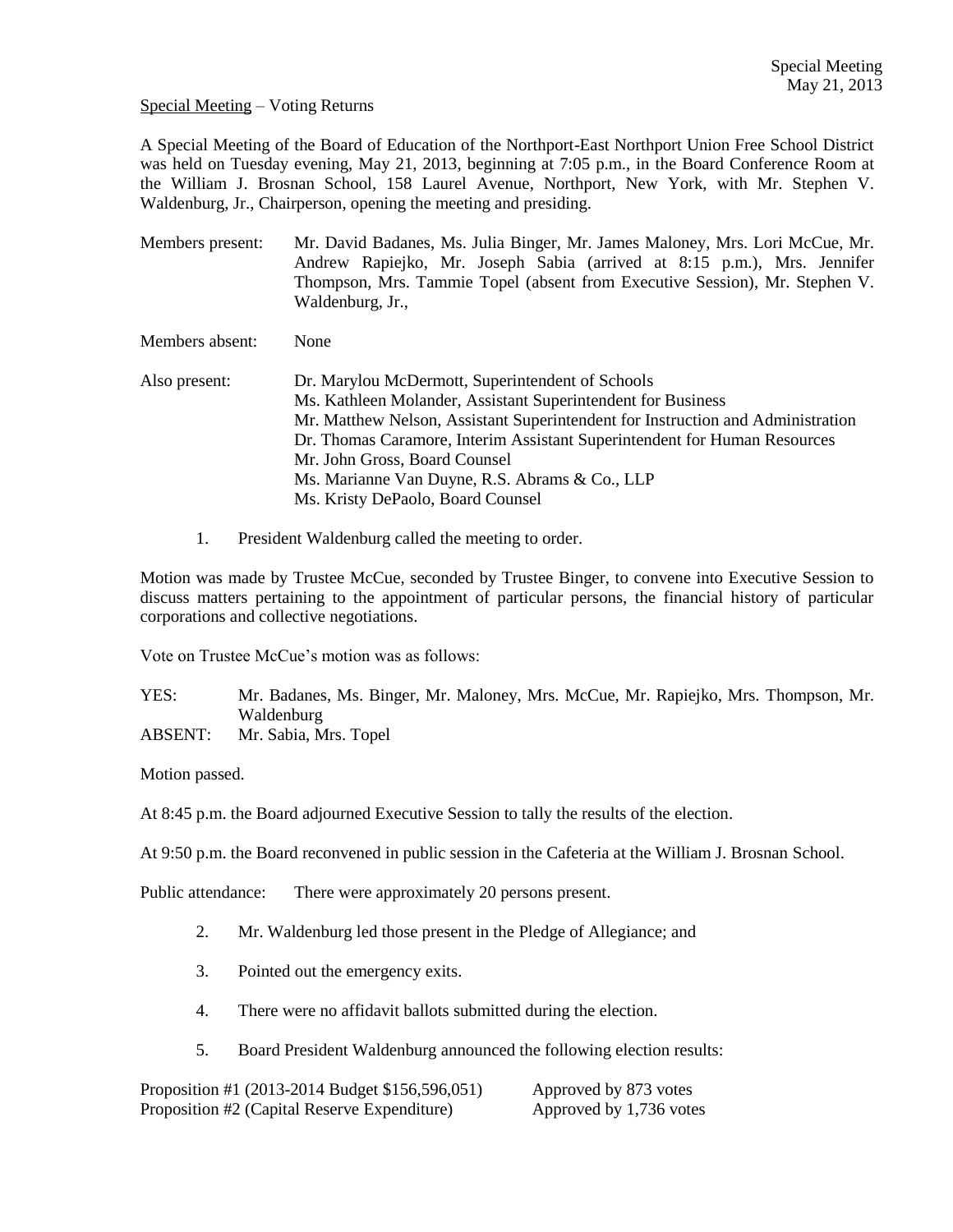Mr. Waldenburg announced that the results of the Trustee elections, stating the community elected the three incumbents for three year terms: Lori McCue with 2,205 votes; Andrew Rapiejko with 2,195 votes; and Julia Binger with 2,152 votes. Mr. Waldenburg noted that there were write-in ballots which did not affect the outcome of the election and will be certified by the District Clerk.

6. Motion was made by Trustee Badanes, seconded by Trustee Thompson, to approve the following resolution:

6.01 "RESOLVED, that the voting returns for the 2013-2014 Budget Vote, the Election of Trustees and Proposition #2 be accepted, subject to certification by the District Clerk"

Unanimously carried.

(A copy of the voting returns is attached and made part of the official minutes)

Trustee Sabia stated that he was very disappointed in the public turnout for the vote this year. Mr. Sabia noted there are approximately 28,000 registered voters and only 3,000 voted.

There being no further business to discuss, motion was made by Trustee Rapiejko, seconded by Trustee Topel, to adjourn the meeting.

Unanimously carried.

At 9:55 p.m. the Chair declared the meeting adjourned.

 Beth M. Nystrom District Clerk

\_\_\_\_\_\_\_\_\_\_\_\_\_\_\_\_\_\_\_\_\_\_\_\_\_\_\_\_\_\_\_\_\_\_\_\_\_\_\_\_

bmn